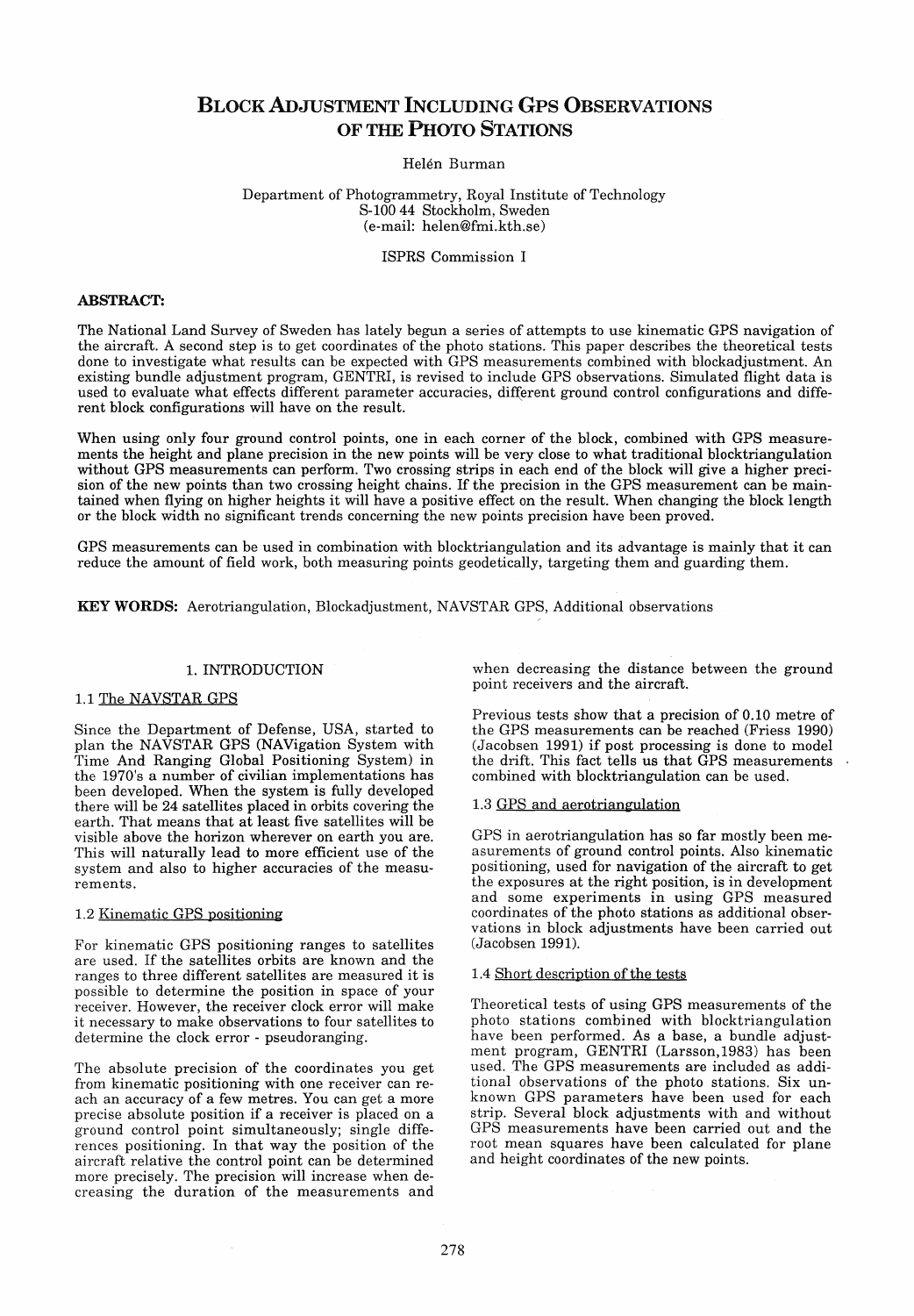## 2. TEST DESCRIPTION

## 2.1 The observation eguation

There are systematical errors of the GPS positioning that depend on

- displacement of the satellites predicted orbits
- disturbance of the signals between the satellites and the receiver (atmospheric influence, clock errors etc.)

They can as an approximation be modeled by six parameters, three shifts and three time dependent drift parameters. As it is difficult to keep contact with the satellites when turning the aircraft there will be one set of parameters for each strip:

| $\frac{Y_{\text{is}}}{Z_{\text{is}}}$<br>m | $\frac{\rm Xpi}{\rm Ypi}$<br>$Z_{\rm ni}$ | $\blacksquare$ | $\left[\begin{smallmatrix} a & 0 & s \ b & 0 & s \ c & 0 & s \end{smallmatrix}\right]$ | $\blacksquare$ | a<br>$\begin{bmatrix} a & 1 & s \\ b & 1 & s \end{bmatrix}$<br>c<br>$\sim$ | ti |
|--------------------------------------------|-------------------------------------------|----------------|----------------------------------------------------------------------------------------|----------------|----------------------------------------------------------------------------|----|
|--------------------------------------------|-------------------------------------------|----------------|----------------------------------------------------------------------------------------|----------------|----------------------------------------------------------------------------|----|

| $[X_{18}, Y_{18}, Z_{18}]$ GPS | GPS registration (i) of the<br>antenna position in strip (s) |
|--------------------------------|--------------------------------------------------------------|
| $[Xpi, Ypi, Zpi]$ GPS          | The projection centre (i)                                    |
| $[a0s, b0s, c0s]$              | Shift parameters of strip $(s)$                              |
| $[a_{1s},b_{1s},c_{1s}]$       | Time dependent drift<br>parameters of strip (s).             |
| ti                             | Time registration (i)                                        |

This is the observation equation used. There are other parameters that can be included in the adjustment, such as the eccentricity parameters between the antenna and the camera and the transformation parameters between WGS 84 and the geodetical coordinate system.

## 2.2 A priori standard deviations

2.2.1 Image measurements. The chosen a priori standard deviation for the image measurements is 5  $~\mu m$ .

```
\sigma_{x'} = \sigma_{y'} = 5 \text{ }\mu\text{m}
```
2.2.2 Ground control points. The chosen a priori standard deviation of the control points depends on the flying height (table 1).

| Flying height<br>(m) | $\sigma_{\mathbf{x}}$<br>$\sigma_{Z}$<br>$\sigma_{V}$ =<br>$=$ $-$<br>(m) |
|----------------------|---------------------------------------------------------------------------|
| 750                  | 0.01                                                                      |
| 2300                 | 0.02                                                                      |
| 9200                 | 0.10                                                                      |

**Table 1** A priori standard deviations of the control *points depending on flying height.* 

2.2.3 GPS measurements. Three different a priori standard deviations are used: 0.10, 0.25 and 0.50 metre. The first one, 0.10 m, corresponds to the precision the National Land Survey of Sweden believes can be possible to achieve in the future. The last one, 0.50 m, is what they believe is possible with their system today.

| $\sigma_{\rm v}$ = $\sigma_{\rm z}$<br>$\equiv$<br>(GPS) |
|----------------------------------------------------------|
| $0.10~\mathrm{m}$                                        |
| $0.25 \text{ m}$                                         |
| 0.50 <sub>m</sub>                                        |

| Table 2 | A priori standard deviations of the GPS |
|---------|-----------------------------------------|
|         | measurements of the camera position.    |

## 2.3 Block configurations

The block sizes used are represented in table 3. The stereo coverage is 60 % and the strip overlap is 20 %.

| <b>Blocksizes</b> |  |
|-------------------|--|
| Strips * Images   |  |
| 4 * 13            |  |
| 6 * 13            |  |
| 6 * 25            |  |
|                   |  |

*Tahle* 3 *List ouer used block sizes.* 

The block with 6 strips, each with 13 images, will be a square and the block with 6 strips, each with 25 images, will be twice as long as wide.

#### 2.4 Flying heights

The flying heights correspond to three of the most common ones used in Sweden for mapping (table 4).

| Flying heights<br>(m) |  |
|-----------------------|--|
| 750                   |  |
| 2300                  |  |
| 9200                  |  |

*Tahle4 List ouer used flying heights.* 

2.5 Ground control configuration

Different ground control configurations are used as shown in table 5.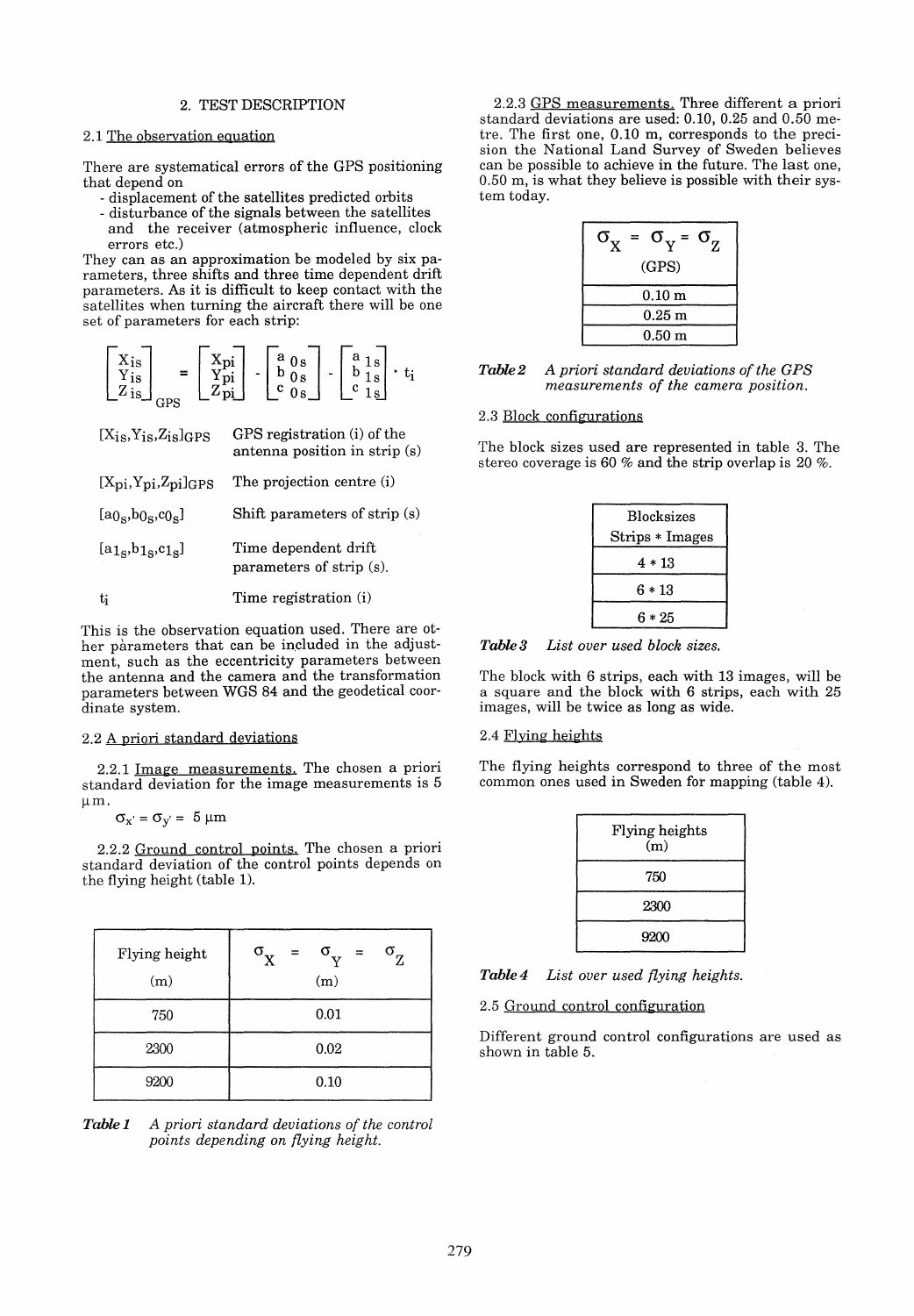| Without GPS-measurements |                                      |                                                       |  |  |
|--------------------------|--------------------------------------|-------------------------------------------------------|--|--|
| Alt.                     | Plane                                | Height                                                |  |  |
| I                        | In a frame<br>$distance = 2B$        | In chains<br>$distance = 4B$                          |  |  |
|                          | With GPS-measurements                |                                                       |  |  |
| Alt.                     | Plane                                | Height                                                |  |  |
| П                        | In a frame<br>$distance = 4B$        | In chains<br>$distance = 4B$                          |  |  |
| Ш                        | In a frame<br>$distance = 6B$        | In chains<br>$distance = 4B$                          |  |  |
| $\mathbf{IV}$            | One double in<br>each corner $(2*4)$ | In chains<br>$distance = 4B$                          |  |  |
| $\mathbf V$              | One double in<br>each corner $(2*4)$ | In 2 chains                                           |  |  |
| $\bf{V}\bf{I}$           | One in each<br>$\rm corner(4)$       | In 2 chains                                           |  |  |
| VII                      | One double in<br>each corner $(2*4)$ | One double in<br>each corner - two<br>crossing strips |  |  |

*Tahle* 5 *Graund control configurations for the blocks. B* = *flying base.* 

## 3.RESULTS

To evaluate the method of using GPS measurements as additional observations of the photostations the covariance matrices of each new point in the block has been calculated. The root mean square, RMS, of the standard deviations of all new points in plane and height has been calculated to show the overall accuracy of the new points in each block.

There are four parameters that differs from block to block, namely:

- apriori standard deviation of the GPS measurements
- configuration of the control points
- flying height
- block size

It is of interest not only what the result is in each block but also how it is influenced by the changes in the parameters above.

#### 3.1 Some results in figures

Three different ground control configurations (I, **IV**  and VII, see table 5) are used for all flying heights. Their results are shown in table 6 for the RMS of the new points in plane and table 7 for the RMS in height.

|                      | $RMS(m)$ in plane |       |       |
|----------------------|-------------------|-------|-------|
|                      |                   |       | VII   |
| $H = 750 m$          | 0.030             | 0.081 | 0.075 |
| $H = 2300$ m         | 0.092             | 0.171 | 0.167 |
| $H = 9200 \text{ m}$ | 0.371             | 0.577 | 0.578 |

*Tahle* 6 *RMS of the new points in plane. Three different contral configurations (I,IVand VII) and three different flying heights*   $(750, 2300 \text{ and } 9200 \text{ m})$ .  $\sigma$ <sub>GPS</sub> = 0.10 m *and the block size is* 6 *strips* \* 25 *images.* 

|                      | $RMS(m)$ in height |       |       |
|----------------------|--------------------|-------|-------|
|                      |                    | IV    | VII   |
| $H = 750 m$          | 0.049              | 0.047 | 0.089 |
| $H = 2300 \text{ m}$ | 0.148              | 0.127 | 0.177 |
| $H = 9200 \text{ m}$ | 0.596              | 0.470 | 0.595 |

*Tahle* 7 *RMS of the new points in height. Three different control configurations (l,IVand VII) and three different flying heights (750, 2300 and 9200 m).*  $\sigma$ <sub>GPS</sub> = *0.10 m and the block size is* 6 *strips* \* 25 *images.* 

## 3.2 Changing the a priori standard deviations in the GPS measurements

When changing the a priori standard deviation of the GPS measurements the root mean square (RMS) of the new points will increase both in plane and height. For example, with four double ground control points, both in plane and height, an increase of the a priori standard deviation of the GPS measurements will lead to an increase in the RMS of new points of approximately 1,4 times in plane and 2 times in height. (Figure la and Ib.)

#### 3.3 Changing the configuration of control points

When using only four control points in plane the RMS in plane of the new points will be higher than when using more control points. When using two crossing strips instead of height chains the RMS in plane is lower.

Four control points in height and crossing strips gives a higher RMS in height than when using height chains. One exception is when the a priori standard deviation of the GPS measurements is 0.10 m. (Figure la and Ib.)

The difference in the results between using double control points and using single control points in the corners of the block is negligible. (Figure la and Ib.)

#### 3.4 Changing the flying height

When increasing the flying height the RMS of the new points gets higher. However, if GPS measure-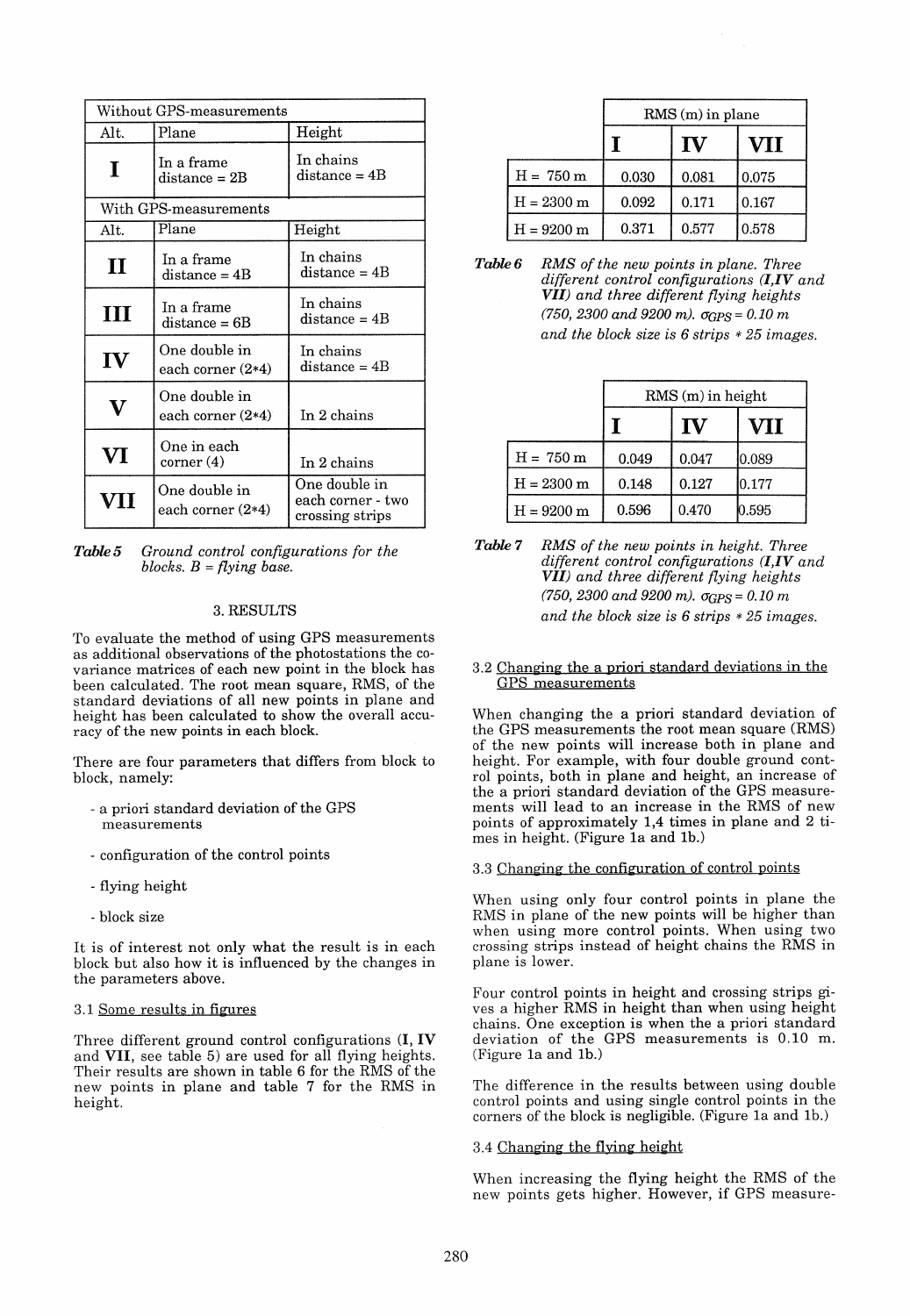





*Figure 1b RMS in height of the new points. The flying height is 2300 m and the block size is* 6 *strips* \* 13 *images. Two crossing strips (block type VII) give a lower RMS than two height contral chains (block types V and VI) for the lowest standard deviation ofthe GPS measurements. When increasing the standard deviation of the GPS measurements five times the RMS increases appraximately two times for the case with four control points in height and crossing strips.* 



*Figure2a Normalized RMS (divided by the standard error of unit weight,*  $\sigma_0$ *, of the image measurements and the image scale factor,* s) *in plane of the new points.*  $\sigma$ <sub>GPS</sub> = 0.10 *m. The block size is 6 strips* \* 13 *images. The blocks with GPS measurements will give better results relative the block without GPS measurements on higher flying heights.* 



*Figure2b Normalized RMS (divided by the standard error of unit weight, σ*<sub>0</sub>, *of the image measurements and the image* scale factor,s) in **height** of the new *points.*  $\sigma_{GPS} = 0.10$  *m. The block size is 6 strips* \* 13 *images. The blocks with GPS measurements will give better results relative the block without GPS measurements on higher flying heights.*